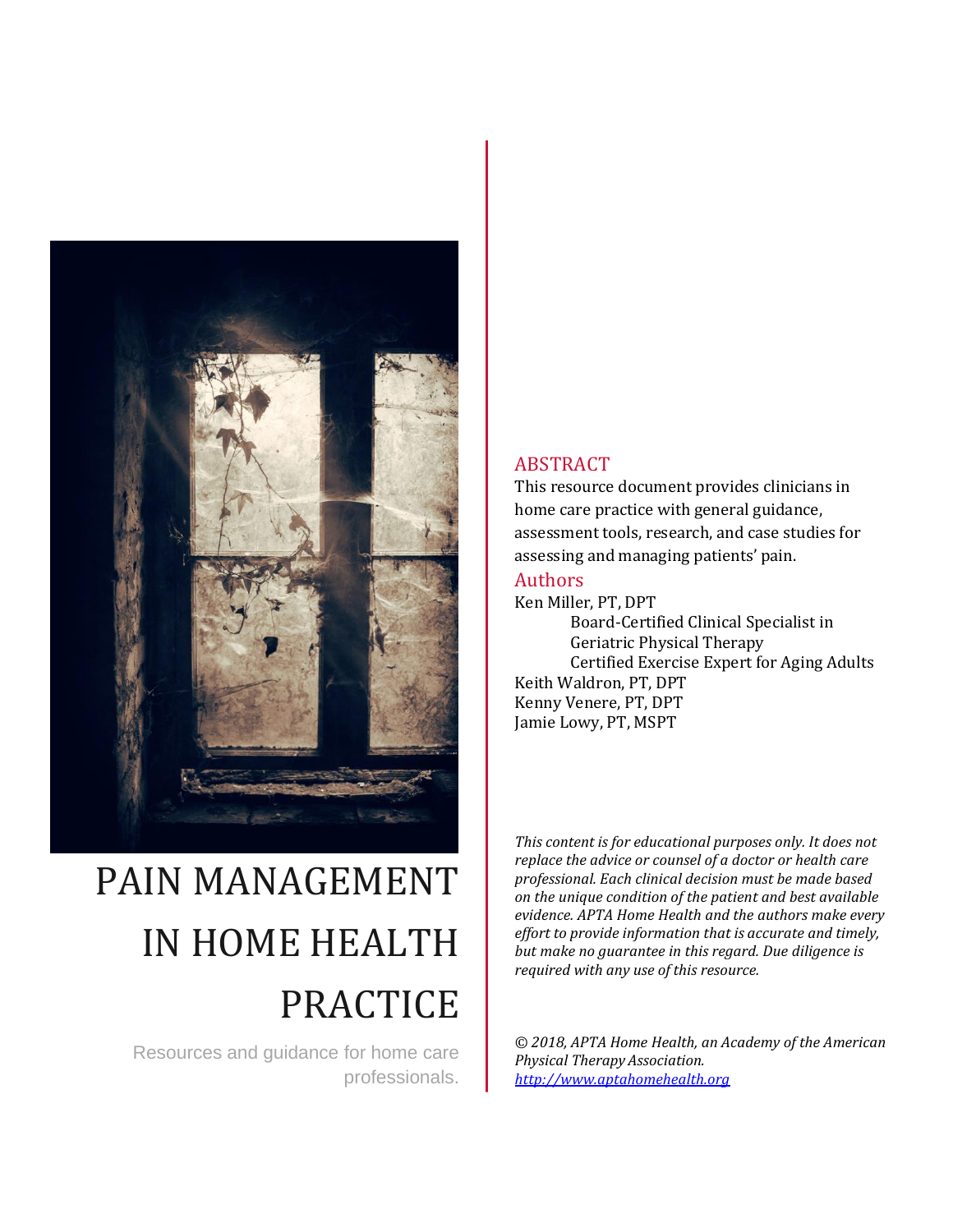## **Table of Contents**

| Pain Management in Home Health Practice                                     | 2  |
|-----------------------------------------------------------------------------|----|
| Assessing Pain in the Home Health Setting and the Importance of<br>Language | 2  |
| An Alternative to the Traditional $0 - 10$ Scale or VAS                     | 6  |
| What Does the Research Say About Successful Treatments for Back<br>Pain?    | 9  |
| <b>Educating Patients About Pain</b>                                        | 11 |
| <b>Glossary of Pain Terms</b>                                               |    |
| References                                                                  |    |
| Sample Home Health Agency Pain Policy                                       | 16 |

*Published September 2018 © APTA Home Health, an Academy of the American Physical Therapy Association. All rights reserved.*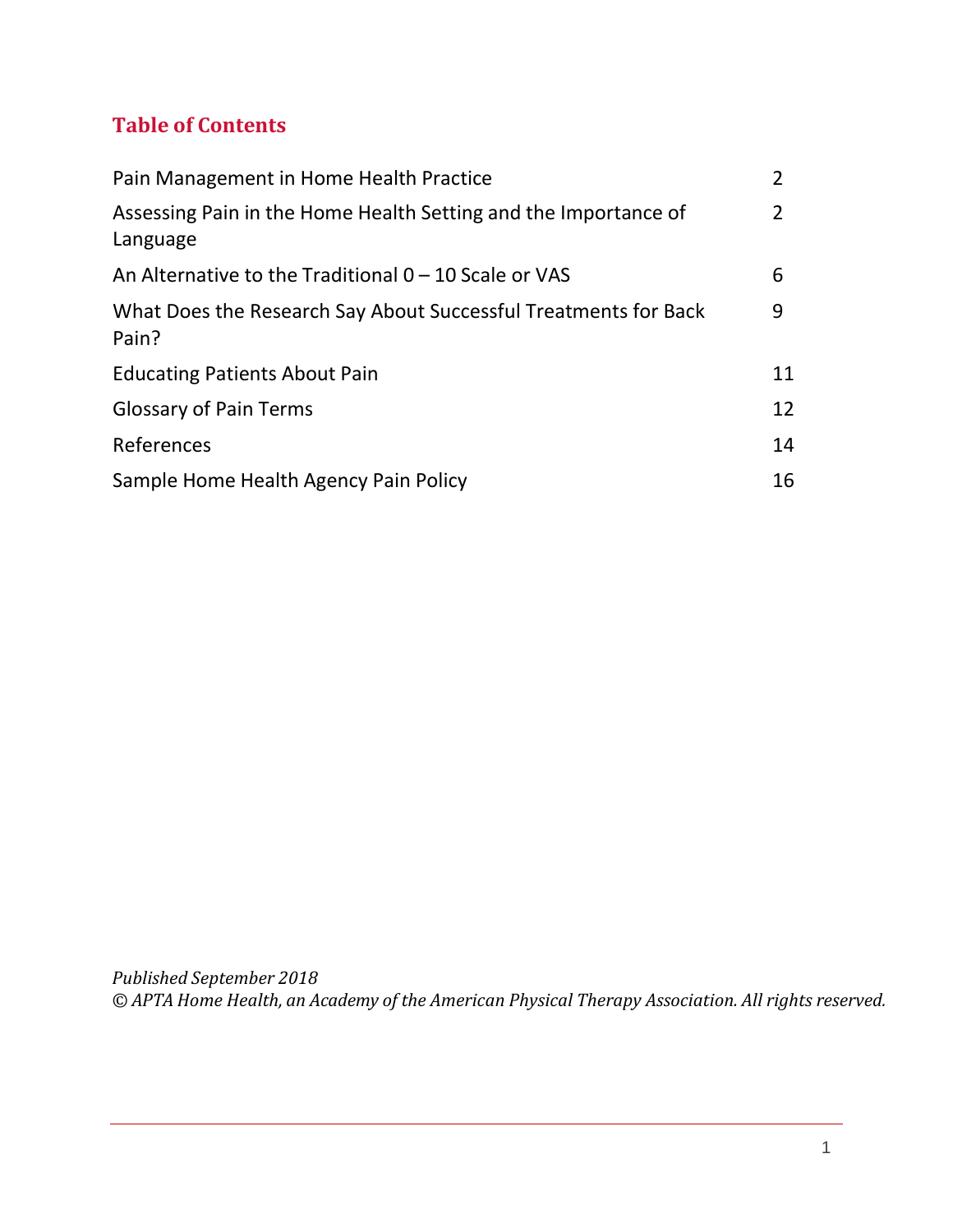## **Pain Management in Home Health Practice**

The International Association for the Study of Pain (IASP) defines pain *as an unpleasant sensory and emotional experience associated with actual or potential tissue damage or described in terms of such damage* (IASP 2018)*.* The IASP is clearly directing clinicians to appreciate that pain is not a sensory experience resulting from nociceptive input, but is instead a subjective experience that emerges from the complex interactions of both biological and psychosocial factors unique to every person. The literature advises the informed clinician to take into account a patient's anxiety, depression, psychosocial stresses, and multiple medical comorbidities when serving patients with painful complaints (Cady et al 2016). By directing attention to how the clinician communicates with the patient, there is the hope and possibility of avoiding the possible iatrogenic effect of pain catastrophization.

#### **Assessing Pain in the Home Health Setting and the Importance of Language**

When assessing a patient's pain level, it is necessary that all Certified Home Health Agency (CHHA) staff use a standardized means of objectifying the patient's painful complaints (OASIS question M1240) and to use the same method at each visit. While the 0-10 VAS scale is indeed a validated instrument, another instrument may prove to be most appropriate and an easier-to-use tool. One such tool, *The Functional Pain Scale*, is a validated instrument with individuals aged 65-years or older (Gloth 2001). It allows all clinicians to use a common language when interacting with patients and affords the CHHA consistency between clinicians by using only a handful of terms when engaging with patients (i.e. tolerable/intolerable pain, interfering with active/passive activities or not). Most CHHA's have policy and procedures in place to address pain as a way of standardizing practice. Within this resource is a sample pain policy containing the tools recommended here. The authors strongly advise clinicians and CHHA alike to consider adding this pain policy where a policy doesn't exist or modify existing pain policy to match the sample provided.

While an accurate objective measure of a patient's pain intensity is compulsory, so too is the clinician's need to consider the impact that pain has on a patient's daily function. Can they self-mobilize despite the pain? Are they completing Activities of Daily Living (ADLs) despite the pain? What is the patient's pain preventing the patient from doing, and how often does it impact them? The clinician can look to the OASIS C2 question M1242 to illustrate the importance of pain's impact on a patient's function when developing an appropriate plan of care and establishing the patient's goals/objectives.

M1242 reads: Frequency of Pain *Interfering with patient's activity or movement*:

- 0 Patient has no pain
- 1 Patient has pain that does not interfere with activity or movement
- 2 Less often than daily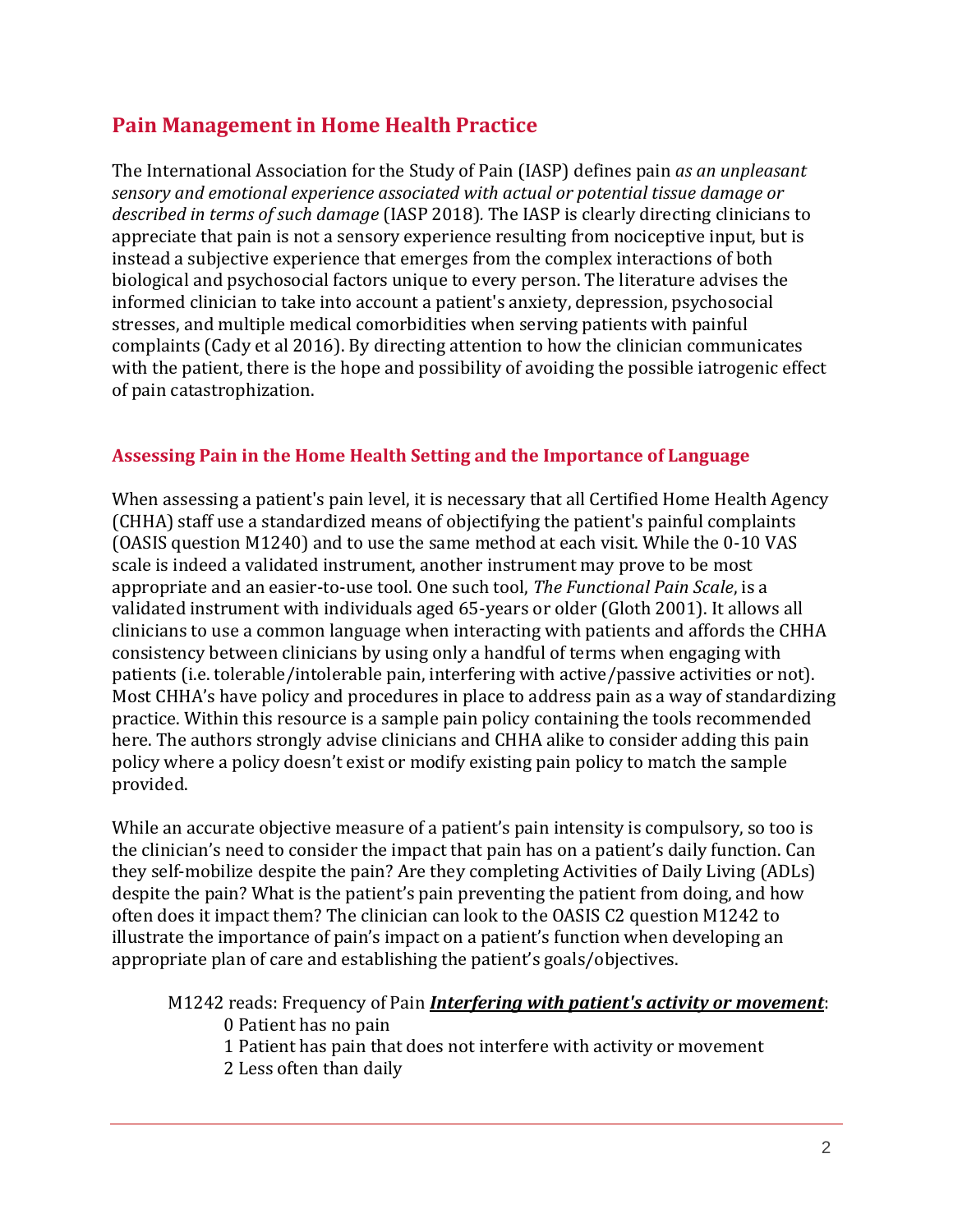3 Daily, but not constantly 4 All of the time

It is the clinician's responsibility to discover through the interview or assessment what specific activities the patient is challenged to complete as it directly relates to the patient's *function*, during both *active and passive* activities (e.g. walking and reading, respectively). It is important to recognize that a patient's pain intensity may seem profound, but a patient's subjective report of pain intensity will often fail to correlate with the clinician's expectation of their ability to cope and/or complete their ADLs in spite of painful complaints. Patients are often resilient and will have independently discovered means of coping with their pain. They are often capable of living fulfilling lives despite painful problems; such patients have thrived in spite of their pain, independent of formal interventions. The clinician must be sensitive to each patient's needs and be careful not to "make a mountain out of a molehill", utilizing effective skills to communicate with patients so they can better understand why they are feeling as they do. It is imperative that the clinician be able to engage patients without eliciting catastrophization.

Pain catastrophization (PC) is a cascade of negative cognitive and emotional responses to pain (Sullivan 1995). PC is comprised of three factors: (1) magnification of pain, (2) rumination on pain, and (3) feelings of helplessness over pain (Darnall 2012). PC is considered one of the primary psychological factors that worsen pain and contribute to pain chronicity (Darnall 2014). PC can be worsened the more anxious and/or powerless a patient feels about his pain, which is correlated with higher pain intensities and lower effects of descending inhibitory noxious control (DNIC) (Weissman-Fogel 2008). Psychological factors, including PC, may also act indirectly to result in reduced physical activity, which may directly lead to reduced muscle flexibility, strength, tone, and endurance (Turk 1999).

Clinicians need to have strong communication skills to avoid imposing psychological stresses upon the patient or increasing patient anxiety. It is the role of the clinician to be able to inform the patient about why she hurts, without using language that is unclear by avoiding jargon and language that is vague or even potentially frightening. The clinician should use language that has little emotional meaning (e.g. pain vs. discomfort, rupture vs injury) to empower the patient and maintain (or improve) her locus of control. Medicalese and jargon should be avoided at all times.

A common means of helping individuals better understand concepts without the utilization of often-overwhelming (medical) terminology or circumstance is the use of metaphor (Brown 2009, Nake 2014). Per Gallagher et al, "Metaphors are often novel or surprising, and emotionally engaging: they can provide a degree of imagination and visualization of abstract ideas and they involve transference of the properties of that idea to the target idea through verbal relating of events (Gallagher 2014)". It is important, however, not to use the same general metaphor with every patient. Instead, the clinician should try to develop an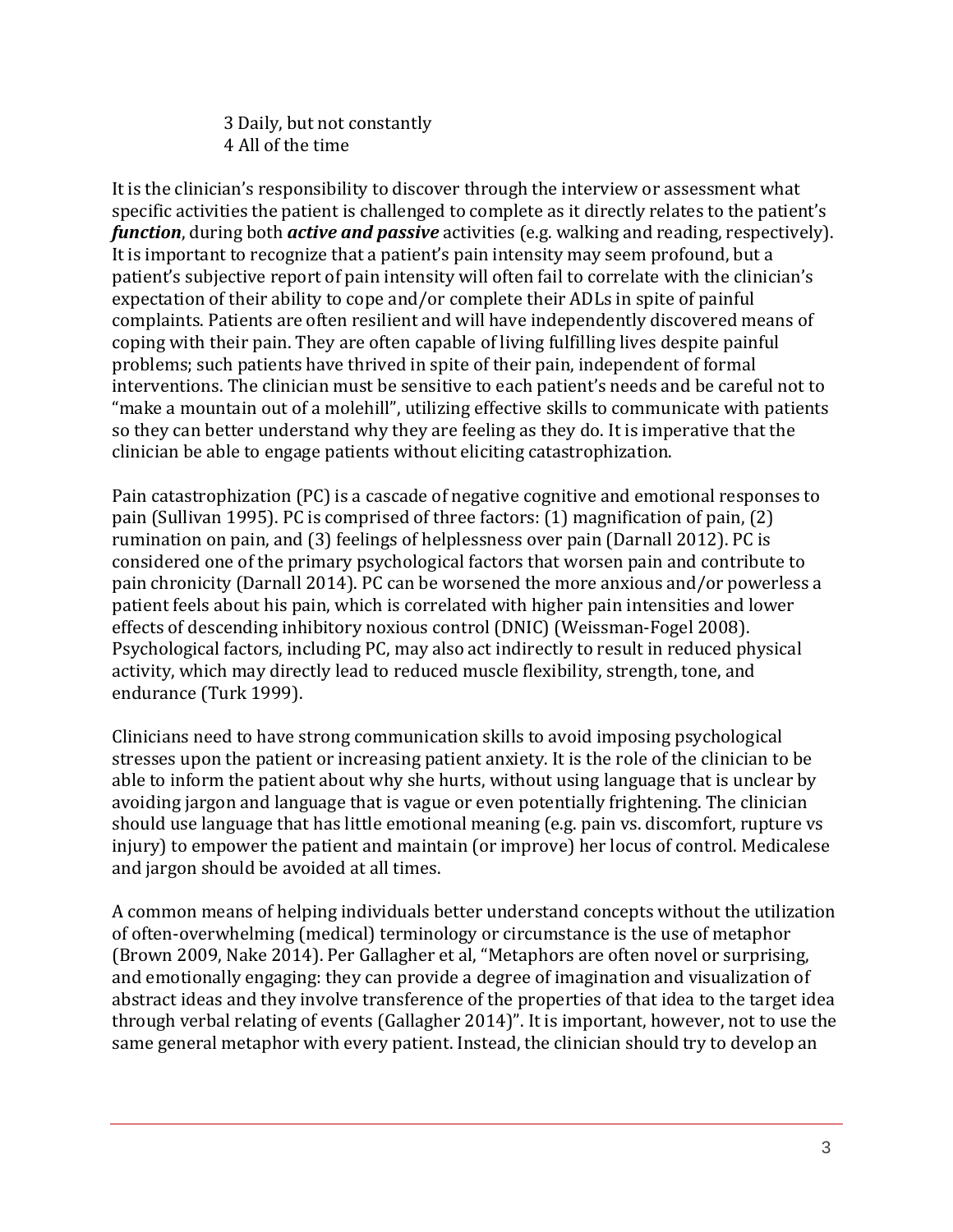individualized metaphor that the patient can relate to; it may take some time to arrive at a metaphor that is appropriate for the patient.

For example, an anonymous therapy blogger once shared this story of his interaction with a patient who was receiving services in the home after spinal surgery:

When I entered his home, he was seated comfortably in his dining room chair, drinking his coffee and reading the sports page. His posture looked more comfortable than I had ever seen, however, his face looked forlorn.

*"You won't believe what happened yesterday… I felt so helpless… There was smoke in the basement, but I cannot go down there; there are just too many steps. I told her [his wife] to call the fire department…I couldn't believe it…In 6 minutes, I had two fire engines, an ambulance, and 2 police cars outside of my house. The sirens were blaring and they had the lights on and everything.*

*The firemen walked into my house with axes and I thought to myself 'Oh God, please don't do too much damage.' And wouldn't you know, they came back out less than a minute later? It was my sump pump. The motor went on it. All they had to do was unplug it. Then, for the next 30-40 minutes, they all just hung out in my yard talking. All of 'em – the trucks, the ambulance, the cops – lights still flashing…the guys just standing in the yard and on the road talking and smoking. EVERY car that drove by was looking.*

*It was embarrassing. All I would have had to do was go downstairs and unplug it, but I couldn't do anything."*

About 30 hours after my last visit, he called. I could hear the panic in his voice. The buttock pain was back again. He was crying.

He had been having his best day since surgery – he was up and moving around the house with his rollator until his weak left leg (persistent weakness since suffering radiculopathy in December) buckled beneath him. He did not fall, but in his effort to regain his balance, he had "tweaked" his buttock pain. He was in a panic. *"What the hell is wrong? What did I do to it?"*

When a patient is scared, they are at risk of catastrophizing. In this instance, the patient is frightened. He fears that he has "done something" to his back, although the likelihood of such structural damage is small. The therapist was able to use the patient's own experience to help him understand why he was feeling his pain:

I replied: *"Your sump pump just started smoking, that is all. The brain smelled smoke where there isn't a fire, but decided to send 2 fire trucks, an ambulance, and some cops – sirens wailing and lights ablaze – you know, just in case. But – for now – what you*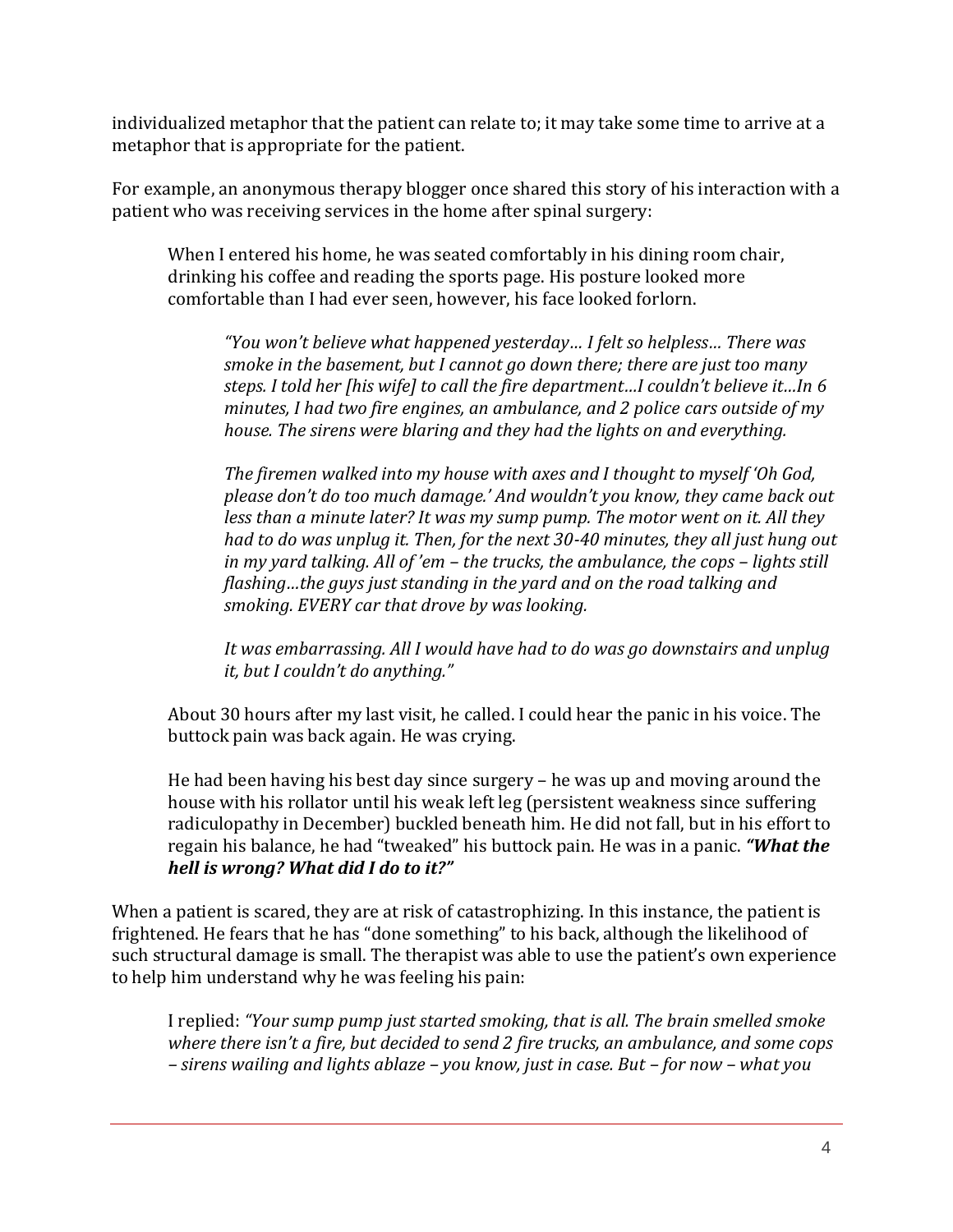*need to understand is that to prevent yourself from falling when the knee buckled, you moved more quickly and with greater force through your back than you had done in a long time. The brain wasn't ready for it and sounded the alarm. What I want you to do is go lay down like you did last week when you had the pain then. Watch the game and practice some of the deep breathing we have practiced. It worked then, it will work* today too, it is just going to take a little time...the crew still has to hang out in the front *yard, share some stories and smoke their cigarettes, but they will get in their vehicles and drive away soon enough."*

"Yeah, okay, " he said, "That makes sense. But do they still have to keep the lights on, even if they know there is no fire?"

He got it! The tears had stopped. He was at ease. He had even cracked a little joke.

Communication is a skill. It requires wisdom, developed through years of practice and experience. It can never be perfected, but always improved upon with attention and careful listening. Patients are admitted to home health agencies with varying degrees of understanding of their medical condition, and it the responsibility of each skilled service provider to demonstrate the requisite skills to effectively communicate with every patient to determine not only the impact that a patient's pain has on his experience, but also to inform the patient why he hurts without making things altogether worse and help him develop appropriate goals for his home care experience.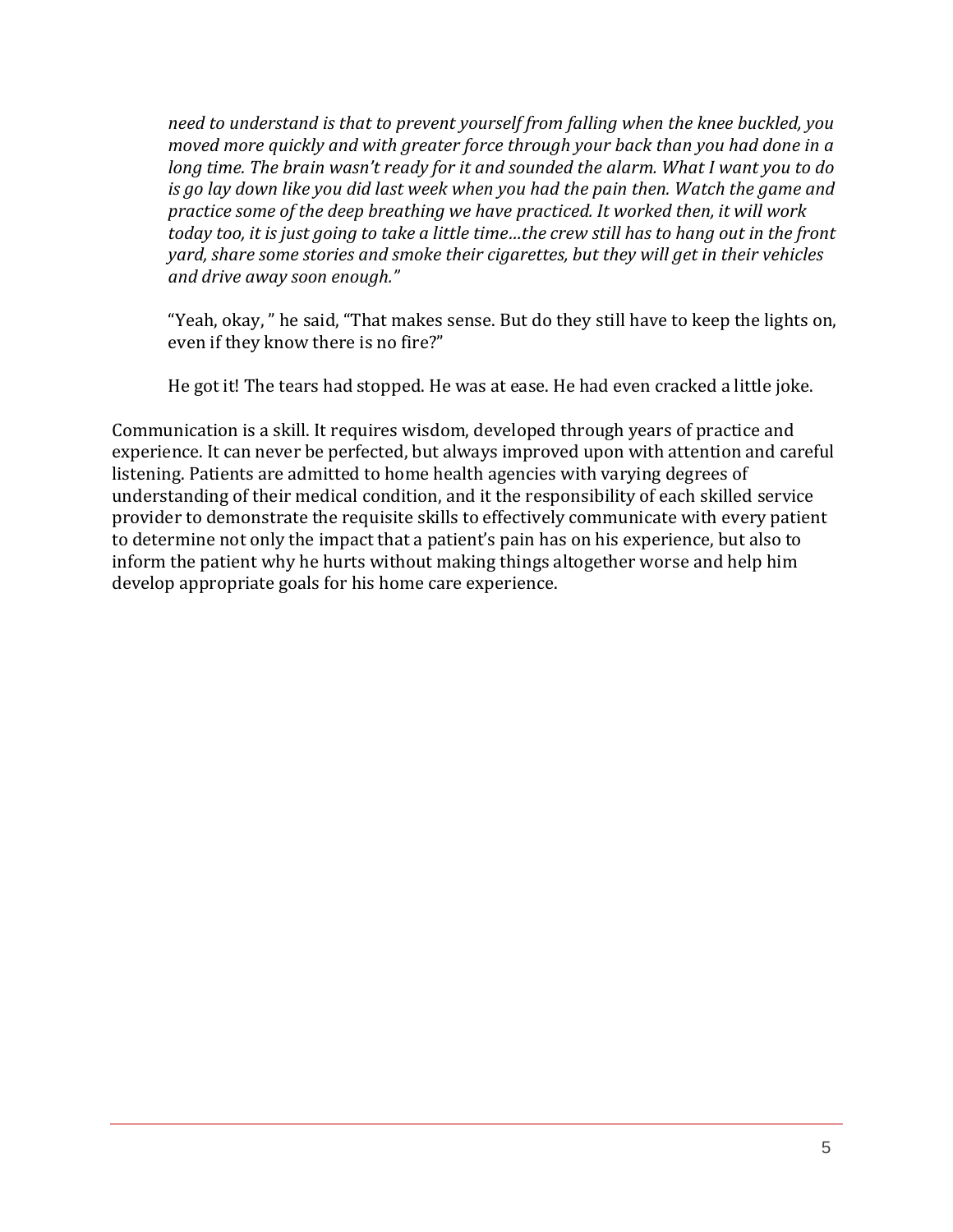#### **An Alternative to the Traditional 0 – 10 Scale or VAS**

One valid instrument to develop and reassess patient goals is the Patient Specific Functional Scale (PSFS), a "useful questionnaire can be used to quantify activity limitation and measure functional outcome for patients with any orthopaedic condition (Horn 2012)". The PSFS affords the clinician an opportunity to develop measurable goals that are specific to each patient's unique needs, inclusive of activity and participation deficits. Only with effective patient-clinician communication informing patient-centered goals and objectives can an appropriate plan of care be developed for the patient who has a significant complaint of acute or chronic pain.

**CASE STUDY EXAMPLE 1:** A 67-year-old female is admitted to a CHHA s/p exacerbation of COPD. She is a 4-cigarette per day smoker who has a 35-year history of smoking 2-packs per day, until 6 months ago. She is using supplemental oxygen with conserving device at 2L. She has a significant history of anxiety and depression in addition to chronic pain for the last 20+ years; she reports that her pain "is everywhere and is always a 6/10 on the VAS scale. It seems like it is in every joint and every muscle in my body". She reports that when she becomes short of breath, she becomes anxious, and she needs to smoke a cigarette to help calm her anxiety. She reports that her pain is annoying and seems constant, but she denies it impacting her ability to complete ADLs; she reads, watches TV, and engages socially without distraction from her pain. The patient resides on the 3rd floor of a nonelevator building and does not have portable oxygen tanks in the home.  $SpO<sub>2</sub>$  measures 93% at the time of initial assessment while using oxygen. The patient self-reports 1/10 dyspnea at rest, but moves quickly throughout the home, frequently provoking dyspnea of 6/10, but her SpO<sup>2</sup> does not reduce below 90%. The patient reports that she needed physical assistance from a neighbor to enter the home after returning from the hospital due to shortness of breath and fatigue; she has not left the home since, 3 days ago. The patient drives, has a car, and has historically acquired her own groceries.

The FPS should be scored 2/10, using the decision tree included with the document. When completing OASIS M1242, the admitting clinician would enter '1' for pain that does not interfere with activity (passive or active). Despite unrelenting chronic pain complaints for the last 20 years, the patient appears to coping and the patient's pain does not impact her function at this time. The patient's primary barriers are environmental, coupled with reduced respiratory capacity and anxiety.

The PSFS would be a beneficial tool to use when working with the patient to establish appropriate goals/objectives. Some goals may include, but are not exclusive to: (1) walking 800 feet with M6 tank, without seated rest, to shop for groceries, (2) independently mobilize from apartment to automobile (30 steps, 80 feet) with M6 tank, (3) the patient will teach back energy-conservation strategies to not exceed dyspnea with activity to 4/10 or less. The patient can self-assess her difficulty completing these activities on a 1-10 scale as directed in the PSFS at the time of evaluation and the same scale can be used again at reevaluation to determine progress.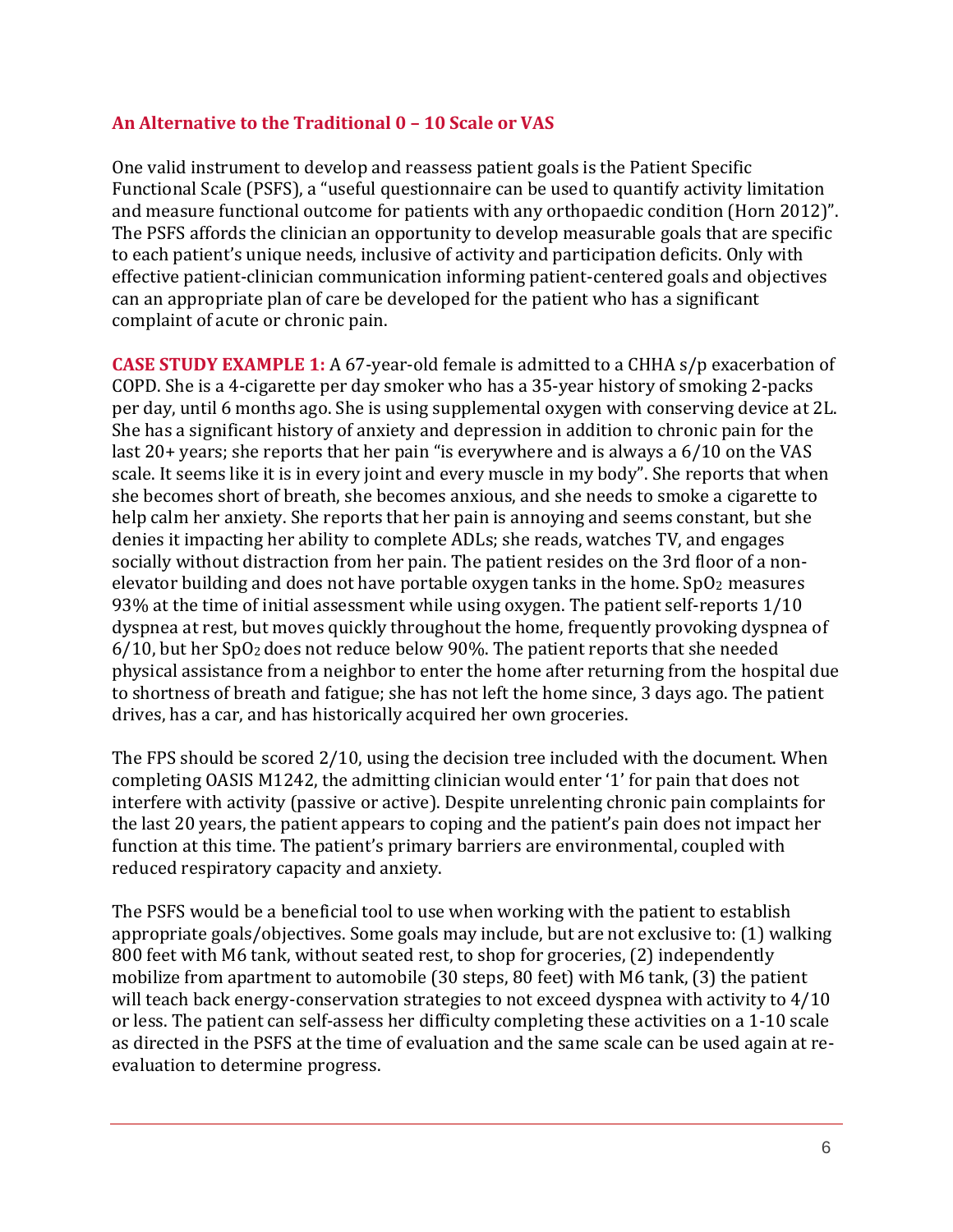**CASE STUDY EXAMPLE 2:** A 69-year-old male is admitted to a CHHA s/p exacerbation of COPD. He is a continues to smoke 6-8 cigarettes per day and has a 40-year history of smoking 2-packs per day, until 2 months ago. He is using supplemental oxygen with conserving device at 2L. He has a significant history of anxiety and depression in addition to chronic pain for the last 20+ years; he reports the pain is exclusively in his low back after injury while lifting on a construction-site and he has been on disability since. The patient reports pain that is always 5/10. He reports that when he becomes short of breath, he becomes anxious, and he needs to smoke a cigarette to help calm his anxiety. He reports that his pain is annoying and will occasionally prevent him from falling asleep in his recliner at night (he ceased sleeping in bed 18 year ago). The patient reports that his pain seems constant, and he rarely leaves the home, except for MD appointments as a result. He has a supportive daughter who brings him groceries weekly. The patient reports that he tries to watch television and socializes with visitors, but "on a bad day" the pain can be unbearable and he "just can't concentrate." He slowly ambulates 20 feet to his bathroom while hunched forward, resting his forearms on the hand-grips of his rollator, wincing in pain. The patient resides on the 3rd floor of a non-elevator building and does not have portable oxygen tanks in the home.  $SpO<sub>2</sub>$  measures 93% at the time of initial assessment while using oxygen. The patient self-reports 1/10 dyspnea at rest, but moves quickly throughout the home, frequently provoking dyspnea of  $6/10$ , but his  $SpO<sub>2</sub>$  does not reduce below 90%. The patient reports that he needed physical assistance from his daughter to enter the home after returning from the hospital due to shortness of breath and fatigue; he has not left the home since, 3 days ago. The patient has a driver's license, but no longer drives.

The FPS should be scored 8/10, using the decision tree included with the document, due to the patient's limitations with passive activities (e.g. sleep and occasional television viewing). When completing OASIS M1242, the admitting clinician would enter '3' for pain that interferes with active and passive activities daily, but not constantly. With unrelenting chronic pain complaints for the last 20 years, the patient is challenged to cope with his pain and it is severely impacting his function at this time. In addition to severe persistent pain, the patient has additional environmental barriers, coupled with reduced respiratory capacity and anxiety.

The PSFS remains a beneficial tool to use when working with the patient to establish appropriate goals/objectives. Some goals may include, but are not exclusive to: (1) walking 200 feet with rollator and attached M6 tank, (2) independently mobilize from apartment to automobile (30 steps, 80 feet) with rollator and M6 tank, (3) the patient will teach back energy-conservation strategies to not exceed dyspnea with activity to 4/10 or less.

In each example, the PSFS serves as a useful means of documentation to gauge the patient's progress with regard to his/her function, which - as illustrated here - often doesn't correlate with self-reported VAS. By using a standardized tool (e.g. the FPS) with common language that relates back to the OASIS documentation (M1242) and focusing on metrics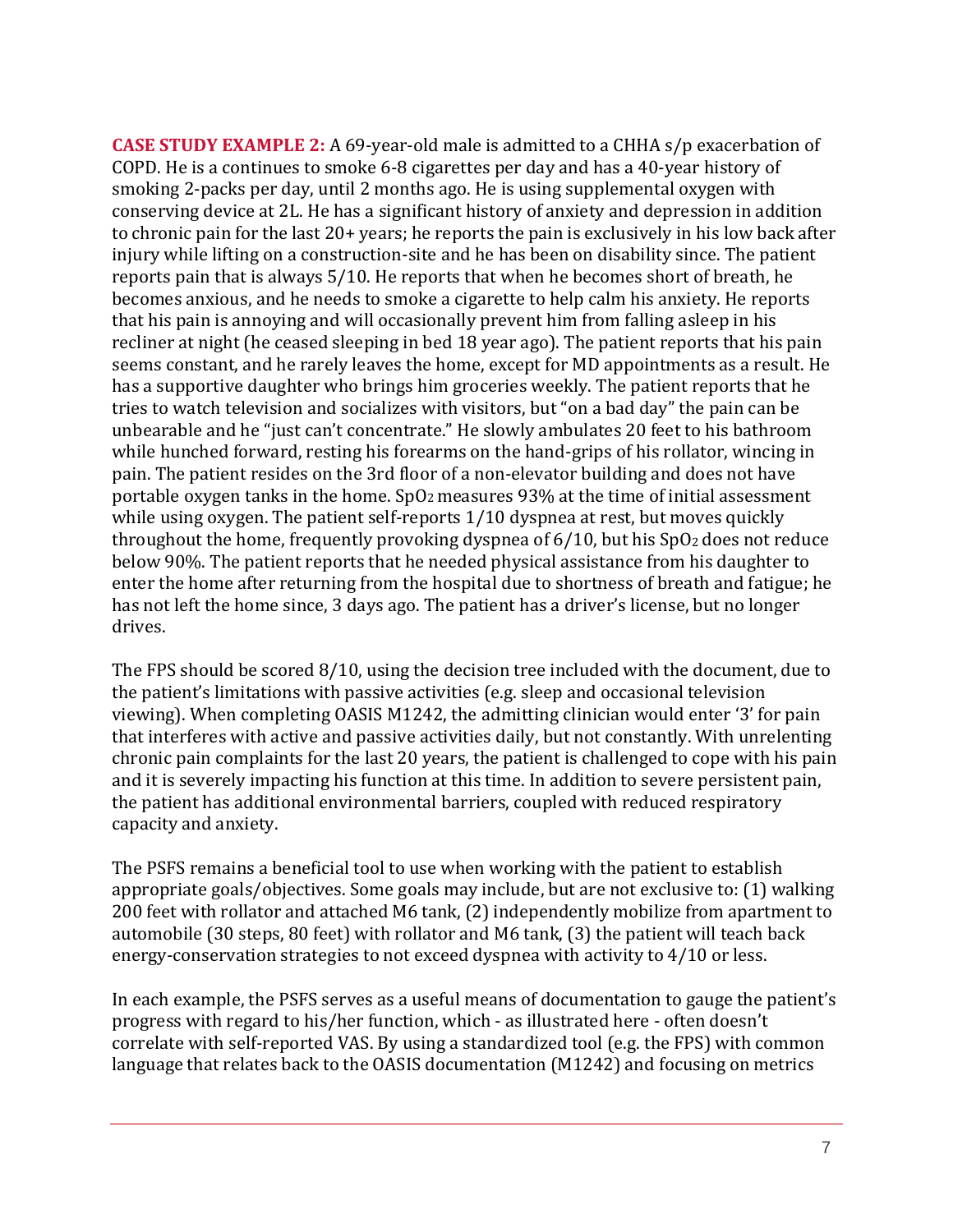that are functionally-based to establish goals and assess progress at later dates, the CHHA is leveraged to provide patient-driven care that is also sensitive to change and progress.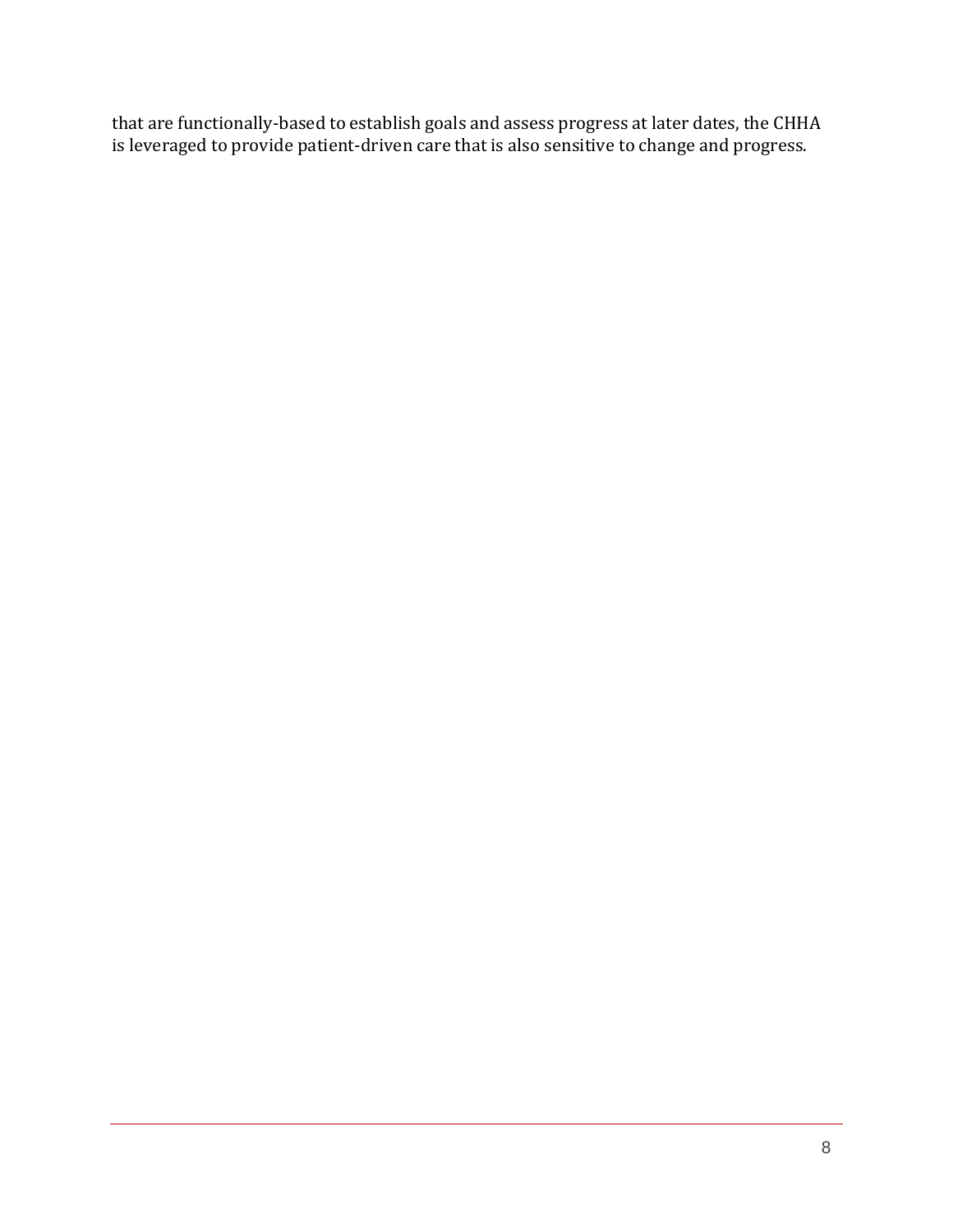#### **What Does the Research Say About Successful Treatments for Back Pain?**

Pain is one of the leading causes of disability with estimates of the prevalence of chronic pain ranging from 8% to 60% and over (Phillips 2009) and an economic burden of between \$560 and \$635 billion a year (Gaskin 2011). A large part of this cost comes from medical expenses as the individuals with pain "who are managed poorly will bounce around the health care system, becoming more and more exasperated and consuming considerable resources" (McQuay 2008).

Treatment options for those dealing with chronic pain will differ wildly in cost, risk, benefit, invasiveness and rationality, leading many patients to go down a confusing, costly and disappointing road. Unfortunately for those in chronic pain, many of the common treatment options involve surgery and pharmacological intervention that often come with little to middling benefit and significant risks. This treatment pathway likely stems from many factors including health care incentives, medical tradition, patient expectations, cultural influences and a likely outdated understanding of pain being a reflection of tissue state and that correcting an observed patho-anatomical or physiological anomaly will correct the pain.

"Extensive experimental data corroborate anecdotal evidence that pain does not provide a measure of the state of the tissues and that pain is modulated by many factors from across somatic, psychological, and social domains" (Moseley 2008). The potential risks and human cost of a purely biomedical approach to chronic pain are well reflected by the failures of lumbar fusion in chronic nonspecific low back pain and long-term opiates in chronic pain. That is not to say that surgical and pharmacological treatments do not provide patients with benefit and have no indication, quite the opposite. Total joint replacement can often provide profound relief to patients with long disabling pain (Søren 2015). Opioids play a valuable role in acute pain and management of cancer-related pain. However, the judicious use of such high-risk, high-cost interventions in context of the complex nature of pain is of utmost importance.

Non-pharmacological interventions may offer people suffering from chronic pain avenues of treatment that involve minimal risk and minimal cost relative to their surgical and pharmacological cohorts. There is evidence that in certain conditions, conservative intervention offers similar benefit at a reduced cost and risk to interventions such as surgery for meniscal tear and OA (Katz 2013) or lumbar fusion for discogenic back pain (Bydon 2014). Non-pharmacological options are often delivered by a variety of health care providers, ideally in an interdisciplinary setting, and can include things such as exercise, education, activity modification, manual therapy and psychosocial interventions such as cognitive behavioral therapy.

It is important to recognize that the overall evidence for non-pharmacological options, particularly in chronic pain, is unfortunately underwhelming at best much like all interventions for chronic pain. For example, physical activity and exercise for chronic pain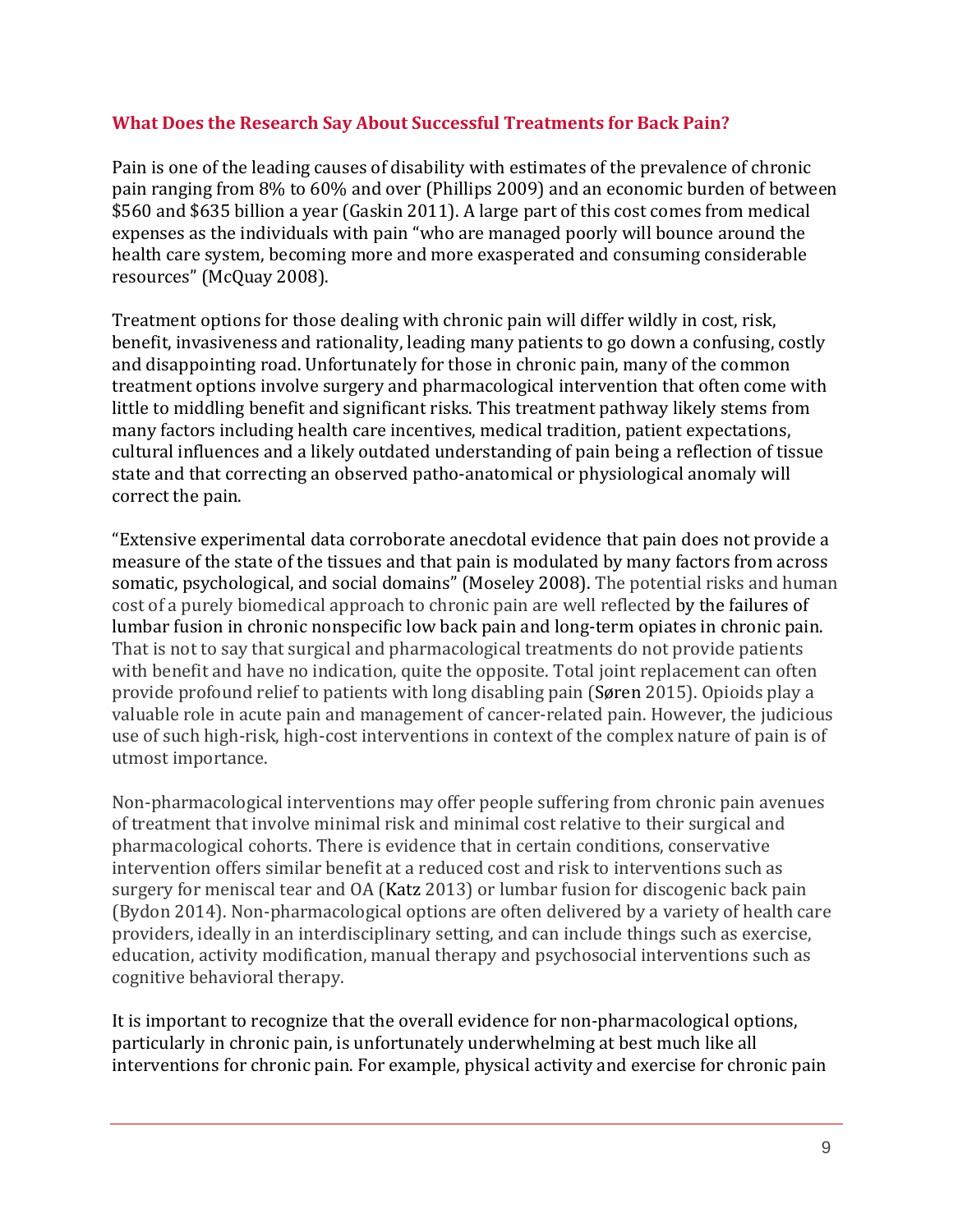in adults, a mainstay for many physical therapists has shown limited success (Geneen 2017). Psychological interventions in particular are receiving a lot of attention and hype that doesn't quite match the available evidence (Markozannes 2017). While effect sizes continue to be modest, non-pharmacological and psychosocial interventions might be the best available interventions for common musculoskeletal pains (Babatunde 2017).

It is realistic to think that what non-pharmacological treatments offer is a "less harmful" avenue with treatments that bring other tangible benefits to patients -- These secondary improvements from interventions such as exercise are well documented and may produce benefits such as or be related to outcomes including:

- *Fall risk reduction and home safety improvements [\(http://www.cochrane.org/CD007146/MUSKINJ\\_interventions-for-preventing-falls-in](http://www.cochrane.org/CD007146/MUSKINJ_interventions-for-preventing-falls-in-older-people-living-in-the-community)[older-people-living-in-the-community\)](http://www.cochrane.org/CD007146/MUSKINJ_interventions-for-preventing-falls-in-older-people-living-in-the-community)*
- *Improved physical function in older adults [\(http://onlinelibrary.wiley.com/doi/10.1002/14651858.CD002759.pub2/full\)](http://onlinelibrary.wiley.com/doi/10.1002/14651858.CD002759.pub2/full)*
- *Improved bone mineral density [\(https://www.ncbi.nlm.nih.gov/pmc/articles/PMC3528362/\)](https://www.ncbi.nlm.nih.gov/pmc/articles/PMC3528362/)*
- *Reduced risk for cardiovascular disease [\(https://www.ncbi.nlm.nih.gov/pmc/articles/PMC3528362\)](https://www.ncbi.nlm.nih.gov/pmc/articles/PMC3528362)*
- *Reduced re-admission rates in patients with COPD [\(http://www.atsjournals.org/doi/abs/10.1513/AnnalsATS.201401-](http://www.atsjournals.org/doi/abs/10.1513/AnnalsATS.201401-017OC#.U08xH8ftIsc) [017OC#.U08xH8ftIsc\)](http://www.atsjournals.org/doi/abs/10.1513/AnnalsATS.201401-017OC#.U08xH8ftIsc) and CHF [\(https://www.ncbi.nlm.nih.gov/pubmed/27798506\)](https://www.ncbi.nlm.nih.gov/pubmed/27798506)*
- *Reducing symptoms of depression [\(http://onlinelibrary.wiley.com/doi/10.1002/14651858.CD004366.pub6/abstract;jses](http://onlinelibrary.wiley.com/doi/10.1002/14651858.CD004366.pub6/abstract%3Bjsessionid%3D90976AF7D1FF5892114A2388C244E1A8.f01t03) [sionid=90976AF7D1FF5892114A2388C244E1A8.f01t03\)](http://onlinelibrary.wiley.com/doi/10.1002/14651858.CD004366.pub6/abstract%3Bjsessionid%3D90976AF7D1FF5892114A2388C244E1A8.f01t03)*
- *Possible improvements sleep problems and associated quality of life improvements [\(http://onlinelibrary.wiley.com/doi/10.1002/14651858.CD003404/full\)](http://onlinelibrary.wiley.com/doi/10.1002/14651858.CD003404/full)*

Benefits such as those above have significant potential to improve quality of life, reduce risk for secondary complications, decrease health care utilization and improve overall independence and activity participation in those dealing with musculoskeletal pain. Health care providers delivering non-pharmacological interventions also have an important opportunity to be advocates for their patients who may not be receiving an acceptable standard of care and guiding them towards care pathways that better match best available evidence and patient values.

In any area of medical practice with uncertainty, it is important for clinicians to utilize their expertise to synthesize the totality of best available evidence in a way that ensures informed consent. This will allow people with persistent pain to best understand available treatment options and in collaboration with their health care provider, come to a decision that best meets their individual needs, values and goals.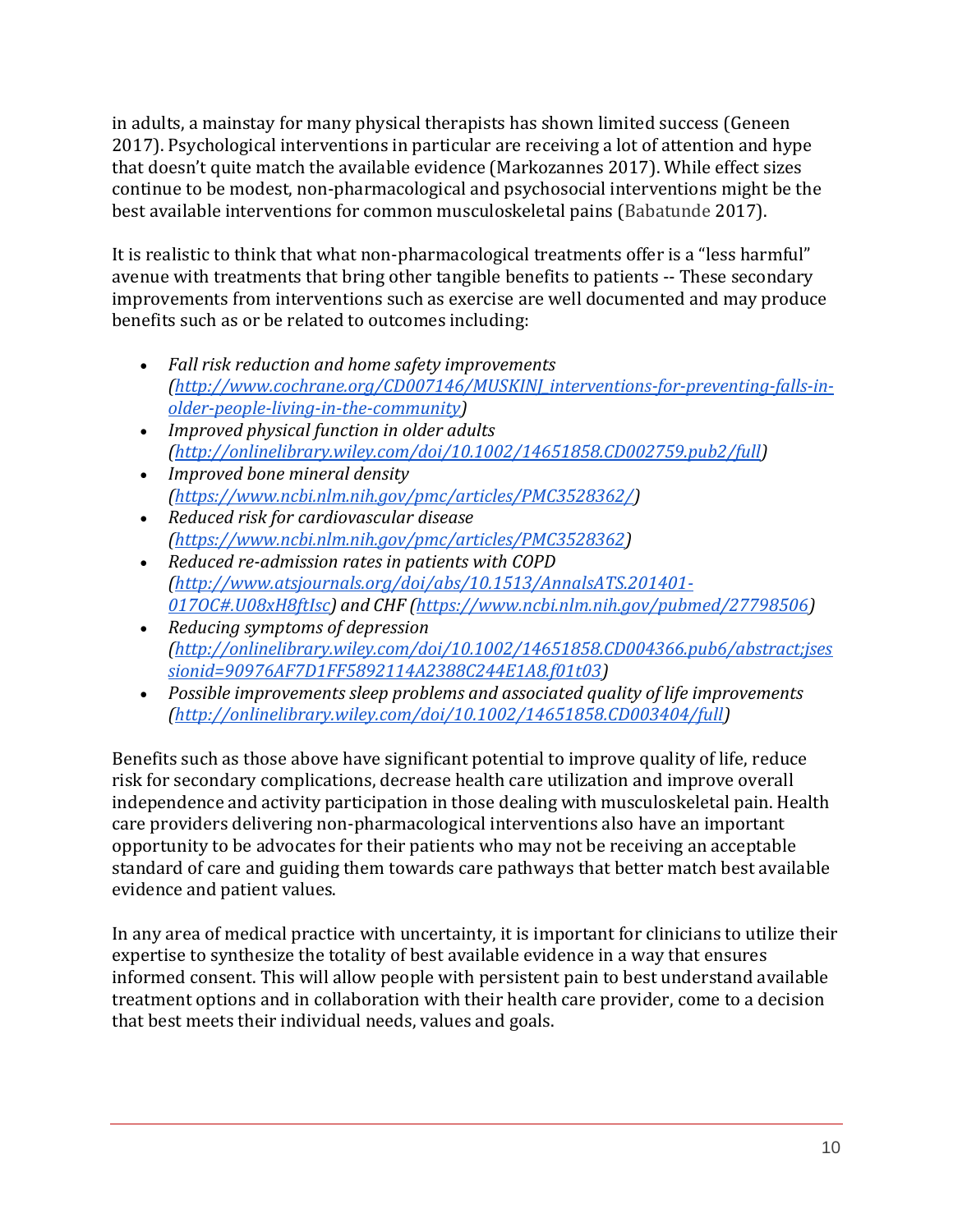#### **Educating Patients About Pain**

Pain, we all get it. As distressing as it can be for some of us, without pain, we wouldn't last too long in this world. Think about how important it is to know when we've stepped on a piece of broken glass or grabbed a hot pan on the stove. But just like our sense of smell or vision, our nervous system can be fooled into thinking we are in danger of being injured, even when we are not. Have you ever seen a magician perform an optical illusion trick and realized on the one hand that you know it's a trick, yet your brain's convinced that you saw something because your eyes watched a rabbit pulled out of a hat? The experience of pain is also influenced by other experiences and memories, much like our sense of smell or taste when we remember the chocolate chip cookies that grandma baked when we were five or six, and how good they tasted with a cold glass of milk. So like our other senses, what we experience with pain is very individualized, and is influenced by many factors that go beyond just our physical and biological structures. From the study of pain, a field commonly referred to as "pain science", researchers have learned a lot about what pain is, and perhaps more importantly, what it isn't. Use this as a guide to help better understand your experience, as well as to seek out other resources and experts that may help you if you or a loved one has been affected by the experience of persistent pain.

What pain is:

- A normal system in our body that helps to warn us of threat or danger to our safety.
- A complex interaction in our body that involves many of our systems including our musculoskeletal, nervous, and immune systems.
- Can often be influenced by non-physical factors like anxiety, fear, and joy.
- An individualized experience that is not the same for everyone.
- For most people, pain is a temporary experience that will ease with time.

What pain isn't:

- Pain does not always need tissue damage/trauma to limit our ability to do the things we want.
- Imagined.
- Pain is not a vital sign, it's an individual response to threat to immediate or potential injury.
- A reason to stop doing what you enjoy doing.
- Pain is not forever.

Some helpful pain resources:

[http://www.mycuppajo.com](http://www.mycuppajo.com/) <http://www.noigroup.com/en/Resources> [http://www.greglehman.ca/ -](http://www.greglehman.ca/%20-%20home-section) home-section <https://bodylogicphysiotherapy.com.au/resources-new/> <https://bodyinmind.org/>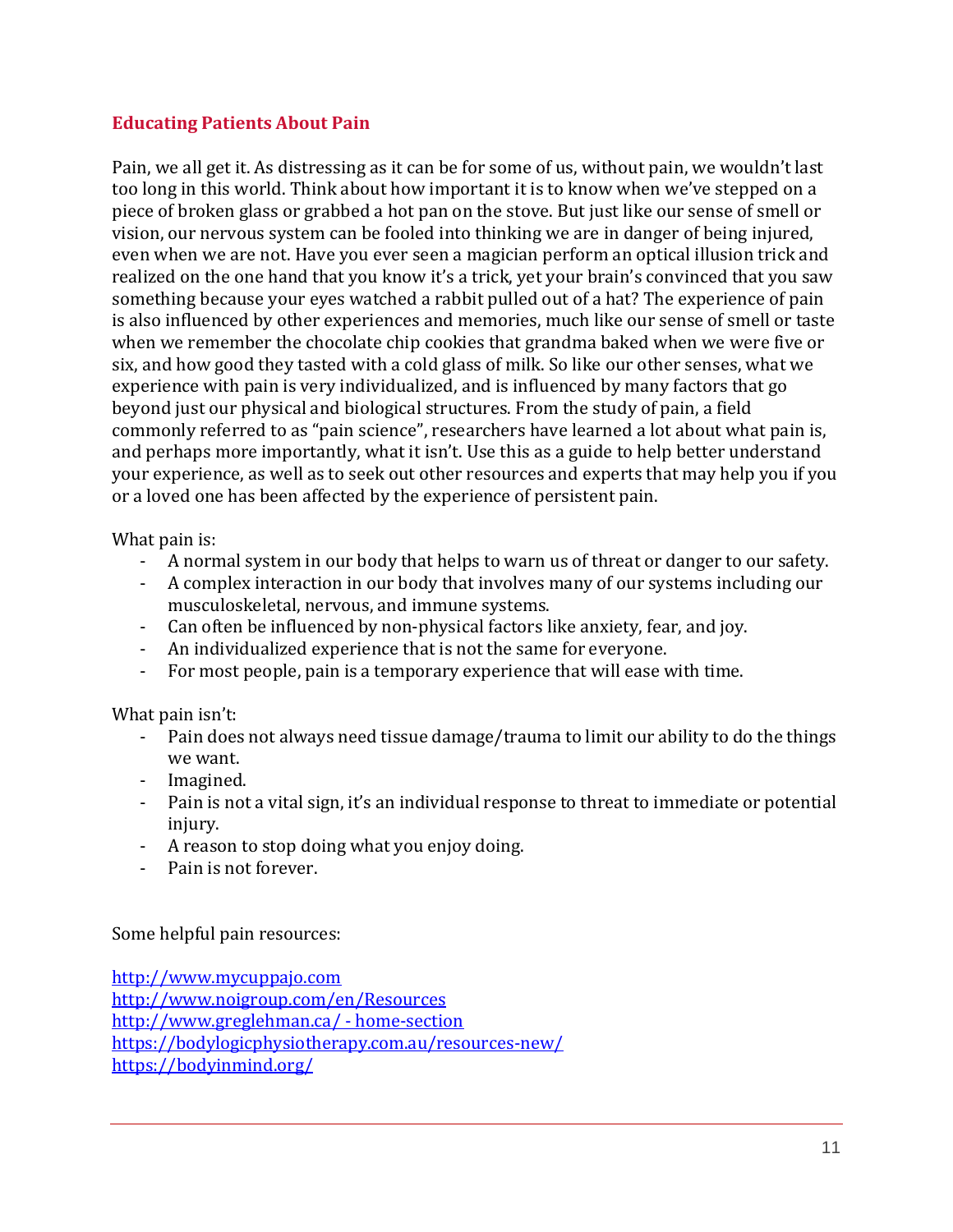### **Glossary of Pain Terms**

- **1. Acute pain -** Acute pain is usually nociceptive but may be neuropathic. Common sources of acute pain include trauma, surgery, labor, medical procedures, and acute disease states. Acute pain serves an important biological function, as it warns of the potential for or extent of injury. A host of protective reflexes (e.g., withdrawal of a damaged limb, muscle spasm, autonomic responses) often accompany it.
- 2. **Addiction –** a disease state typically characterized by behaviors that include one or more of the following: impaired control over drug use, compulsive use, continued use despite harm, and craving. Genetic, psychosocial, and environmental factors can influence its development.
- 3. **Allodynia –** condition in which ordinary non-painful stimuli evoke pain.
- 4. **Central Sensitization -** Upregulated pain channels to the brain, down regulated pain inhibition channels and heightened awareness of nerves. Increased responsiveness of nociceptive neurons in the central nervous system to their normal or subthreshold afferent input.
- 5. **Chronic pain -** Chronic pain is pain that extends beyond the period of healing, with levels of identified pathology that often are low and insufficient to explain the presence and/or extent of the pain. Chronic pain is also defined as a persistent pain that "disrupts sleep and normal living, ceases to serve a protective function, and instead degrades health and functional capability."
- 6. **Hyperalgesia -** Increased pain from a stimulus that normally provokes pain. Hyperalgesia reflects increased pain on supra-threshold stimulation. This is a clinical term that does not imply a mechanism. For pain evoked by stimuli that usually are not painful, the term allodynia is preferred, while hyperalgesia is more appropriately used for cases with an increased response at a normal threshold, or at an increased threshold, e.g., in patients with neuropathy.
- 7. **Inflammation –** a fundamental pathological process consisting of a dynamic complex of cells and chemical reactions that occur in the affected blood vessels and adjacent tissues in response to an injury or abnormal stimulation cause by a physical, chemical, or biologic agent. The "cardinal signs" of inflammation are redness, heat, swelling, pain, and sometimes inhibited function. They may all be present, but not all are required to be present.
- 8. **Neuropathic Pain -** Pain caused by a lesion or disease of the somatosensory nervous system.
- 9. **Nociceptive Pain –** Pain that arises from actual or threatened damage to non-neural tissue and is due to the activation of nociceptors. Note: This term is designed to contrast with neuropathic pain. The term is used to describe pain occurring with a normally functioning somatosensory nervous system to contrast with the abnormal function seen in neuropathic pain.
- 10. **Pain -** An unpleasant sensory or emotional experience associated with actual or potential tissue damage, or described in terms of such danger.
- 11. **Physical Dependence –** defined as the onset of withdrawal systems when a drug is abruptly removed.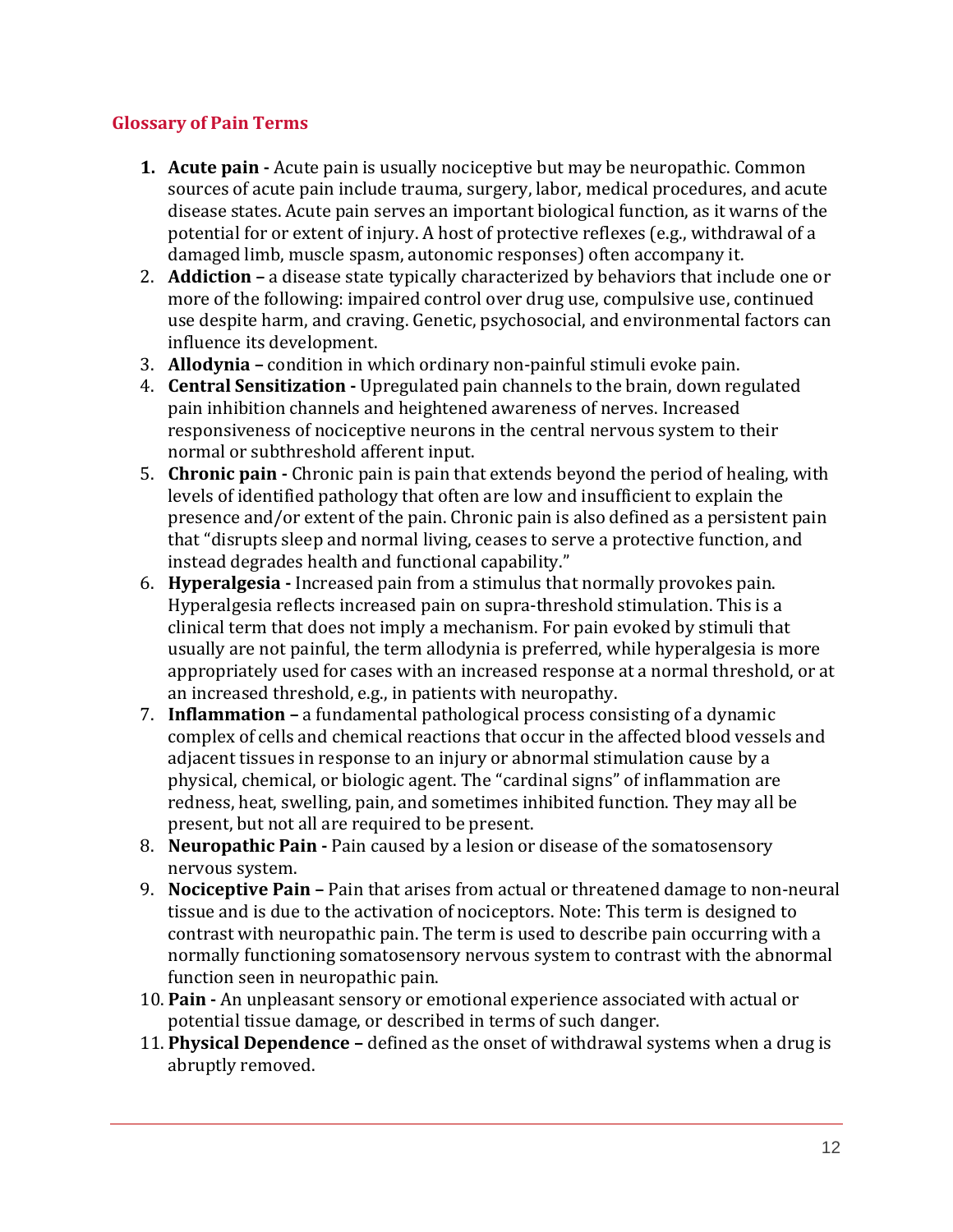12. **Tolerance –** the need to progressively increase the dosage of a drug to achieve a therapeutic effect when the drug is used for prolonged periods.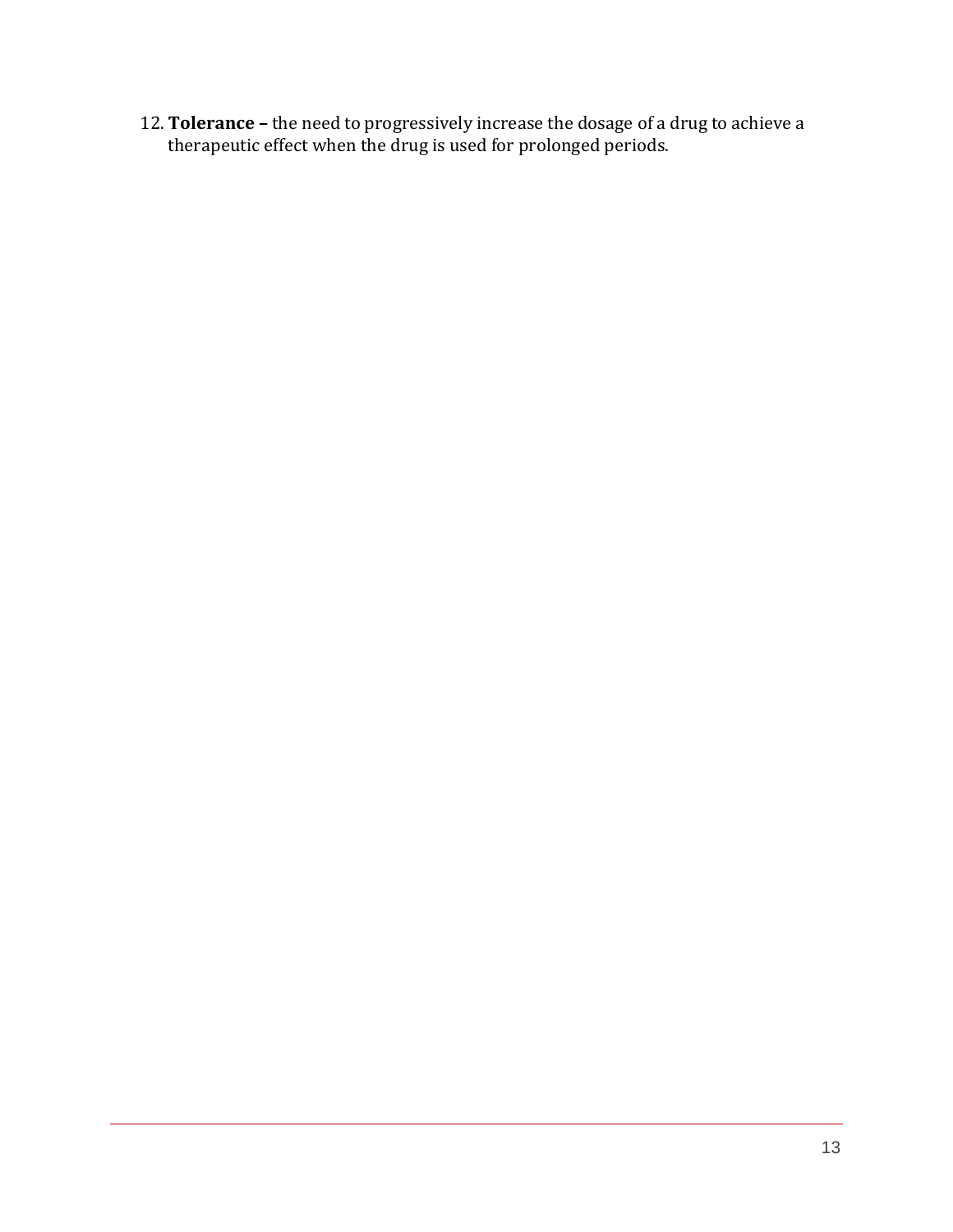### **References**

- 1. International Association for the Study of Pain. IASP Taxonomy. 2018. Available at: [https://www.iasp-pain.org/Taxonomy.](https://www.iasp-pain.org/Taxonomy) Accessed 1/27/18.
- 2. Cady M. *Paindemic: a practical and holistic look at chronic pain, the medical system, and the antipain lifestyle*. New York: Morgan James Publishing; 2016.
- 3. Ciccone CD. *Pharmacology in rehabilitation*. Philadelphia: F.A. Davis Company; 2016.
- 4. American Pain Society. National Pharmaceutical Council. Pain: Current Understanding of Assessment, Management, and Treatments. Available at: [http://americanpainsociety.org/uploads/education/section\\_1.pdf.](http://americanpainsociety.org/uploads/education/section_1.pdf) Accessed 1/28/18.
- 5. IASP Classification of Chronic Pain, Second Edition (Revised), Part III: Pain Terms: A Current List with Definitions and Notes on Usage - 2012. Available at: [https://www.iasp](https://www.iasp-pain.org/PublicationsNews/Content.aspx?ItemNumber=1673&navItemNumber=677)[pain.org/PublicationsNews/Content.aspx?ItemNumber=1673&navItemNumber=67](https://www.iasp-pain.org/PublicationsNews/Content.aspx?ItemNumber=1673&navItemNumber=677) [7.](https://www.iasp-pain.org/PublicationsNews/Content.aspx?ItemNumber=1673&navItemNumber=677) Accessed May 1, 2018.
- 6. Turk DC. The role of psychological factors in chronic pain. *Acta Anaesthesiol Scand*. 1999 Oct;43(9):885-8.
- 7. Jensen MP, Turner JA, Romano JM. Changes in beliefs, catastrophizing, and coping are associated with improvement in multidisciplinary pain treatment. *J Consult Clin Psychol*. 2001 Aug;69(4):655-62.
- 8. Bair MJ, Robinson RL, Katon W, Kroenke K. Depression and pain comorbidity: a literature review. *Arch Intern Med*. 2003 Nov 10;163(20):2433-45.
- 9. L Williams, W Jones, J Shen, R Robinson, M Weinberger, and K Kroenke. Prevalence and impact of depression and pain in neurology outpatients. *J Neurol Neurosurg Psychiatry.* 2003 Nov; 74(11): 1587–1589.
- 10. Darnall BD, Sazie E. Pain Characteristics and Pain Catastrophizing in Incarcerated Women with Chronic Pain. *J Health Care Poor Underserved*. 2012 May; 23(2): 543– 556.
- 11. Sullivan MJ, Bishop SR, Pivik J. The Pain Catastrophizing Scale: Development and validation. *Psychol Assess*. 1995;7(4):524–532.
- 12. Darnall BD, Sturgeon JA, Kao MC, et al. From Catastrophizing to Recovery: a pilot study of a single-session treatment for pain catastrophizing. *J Pain Res.* 2014 Apr 25;7:219-26.
- 13. Weissman-Fogel I, Sprecher E, Pud D. Effects of catastrophizing on pain perception and pain modulation. *Exp Brain Res*. 2008 Mar;186(1):79-85.
- 14. Brown S, Salter S. Analogies in science and science teaching. *Adv Physiol Educ*. 2010 Dec;34(4):167-9.
- 15. Naik AD, Teal CR, Rodriguez E, Haidet P. Knowing the ABCs: A Comparative Effectiveness Study of Two Methods of Diabetes Education. *Patient Educ Couns*. 2011 Dec; 85(3): 383–389.
- 16. Rofè T. Metaphorical Stories for Education About Mental Health Challenges and Stigma. *Schizophr Bull.* 2009 May; 35(3): 473–475.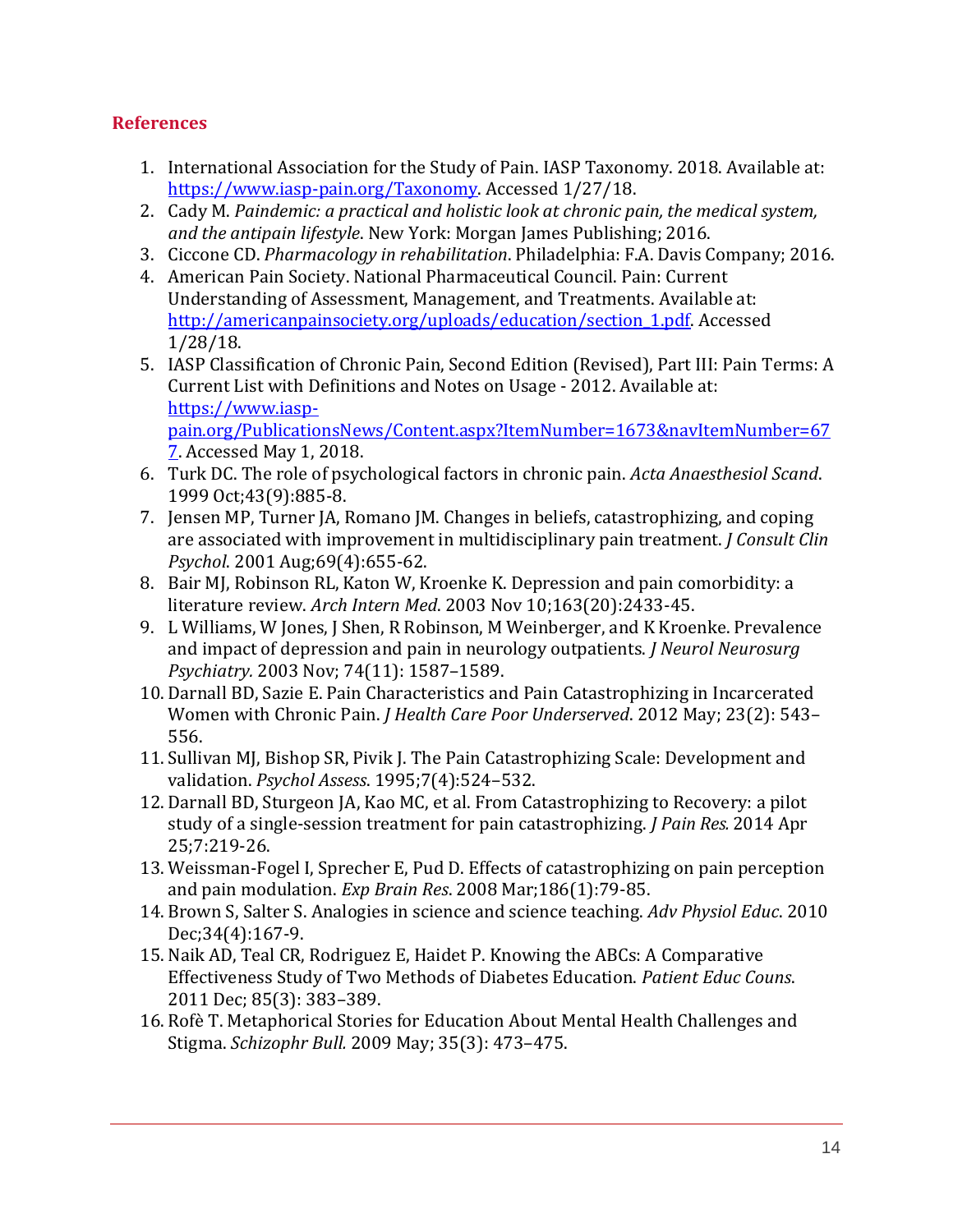- 17. Álvarez I, Selva L, Medina JL, Sáez S. Using root metaphors to analyze communication between nurses and patients: a qualitative study. *BMC Med Educ*. 2017; 17: 216.
- 18. Gallagher L, McAuley J, Moseley GL. A Randomized-controlled Trial of Using a Book of Metaphors to Reconceptualize Pain and Decrease Catastrophizing in People With Chronic Pain. *Clin J Pain*. 2013 Jan;29(1):20-5.
- 19. Horn KK, Jennings S, Richardson G, van Vliet D, Hefford C, Abbott JH. The Patient-Specific Functional Scale: Psychometrics, Clinimetrics, and Application as a Clinical Outcome Measure. *JOSPT*. 2012;42:30–D17.
- 20. Gloth FM, Scheve AA, Stober CV, Chow S, Prosser J. The Functional Pain Scale: reliability, validity, and responsiveness in an elderly population. *J Am Med Dir Assoc*. 2001 May-Jun;2(3):110-4.
- 21. Phillips CJ. The Cost and Burden of Chronic Pain. *Reviews in Pain*. 2009;3(1):2-5. doi:10.1177/204946370900300102.
- 22. Gaskin DJ, Richard P. The Economic Costs of Pain in the United States. In: Institute of Medicine (US) Committee on Advancing Pain Research, Care, and Education. Relieving Pain in America: A Blueprint for Transforming Prevention, Care, Education, and Research. Washington (DC): National Academies Press (US); 2011.
- 23. McQuay H. Help and hope at the bottom of the pile. *BMJ : British Medical Journal*. 2008;336(7650):954-955. doi:10.1136/bmj.39520.699190.94.
- 24. G. Lorimer Moseley (2007) Reconceptualising pain according to modern pain science, Physical Therapy Reviews,12:3, 169-178.
- 25. Søren T. Skou, Ewa M. Roos, Mogens B. Laursen, et al. A Randomized, Controlled Trial of Total Knee Replacement. N Engl J Med 2015; 373:1597-1606.
- 26. Jeffrey N. Katz, Robert H. Brophy, Christine E. Chaisson, et al. Surgery versus Physical Therapy for a Meniscal Tear and OsteoarthritisN Engl J Med 2013; 368:1675-1684 DOI: 10.1056/NEJMoa1301408.
- 27. Bydon M, De la Garza-Ramos R, et al. Lumbar fusion versus nonoperative management for treatment of discogenic low back pain: a systematic review and meta-analysis of randomized controlled trials. J Spinal Disord Tech. 2014 Jul;27(5):297-304.
- 28. Geneen LJ, Moore R, Clarke C, Martin D, Colvin LA, Smith BH. Physical activity and exercise for chronic pain in adults: an overview of Cochrane Reviews. Cochrane Database of Systematic Reviews 2017, Issue 4.
- 29. Markozannes G, et al. An umbrella review of the literature on the effectiveness of psychological interventions for pain reduction, BMC Psychology 20175:31.
- 30. Babatunde OO, Jordan JL, Van der Windt DA, Hill JC, Foster NE, Protheroe J (2017) Effective treatment options for musculoskeletal pain in primary care: A systematic overview of current evidence. PLoS ONE 12(6): e0178621.
- 31. Institute of Medicine (IOM), Relieving Pain in America: A Blueprint for Transforming Prevention, Care, Education, and Research (Washington, DC: The National Academies Press, 2011).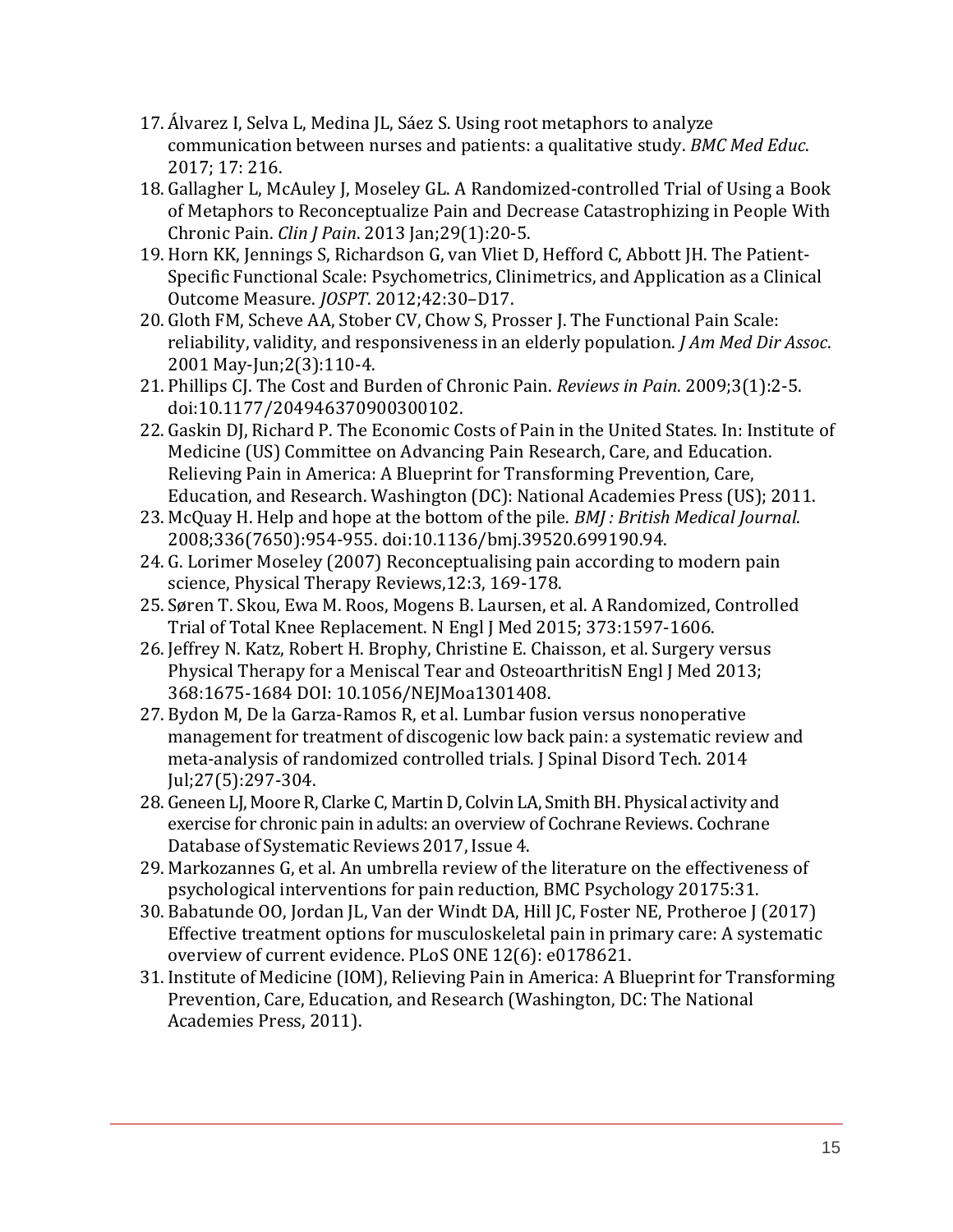## **SAMPLE HOME HEALTH AGENCY PAIN POLICY**

|  | <b>POLICY MANUAL</b>                     |                        |  |
|--|------------------------------------------|------------------------|--|
|  | PAIN ASSESSMENT AND<br><b>MANAGEMENT</b> | <b>Effective Date:</b> |  |
|  |                                          | <b>Revision Date:</b>  |  |
|  |                                          | <b>Reviewed Date:</b>  |  |

## **PURPOSE**

To provide education and guidance for the assessment and management of pain interfering with movement and quality of life.

To minimize interfering pain and/or discomfort at a level that is acceptable to the patient.

To provide guidance to the interdisciplinary care team and/or caregivers involved in assisting the patient to minimize interfering pain and maximize patient comfort.

## **POLICY**

Pain management is a high priority in the delivery of quality home health care. Each patient is assessed for pain upon admission and every subsequent home care visit. The Agency uses methods to assess pain that are consistent with the patient's age, condition, ability to understand and ability to express/answer the assessment questions. The Agency respects the patient's right to appropriate pain management.

## **DEFINITION**

According to the International Association for the study of pain, "Pain is an unpleasant sensory and emotional experience associated with actual or potential tissue damage or described in terms of such damage."

Severity of pain ratings will be classified as follows:  $1-3 =$  Mild Pain  $4-6=$  Moderate Pain  $7-10=$  Severe Pain

## **PROCEDURE**

1. Each patient will be screened upon admission for the presence of pain using a visual analog scale (0-10) scale, the Wong Baker Faces pain rating scale and/or the PAINAD scale as appropriate.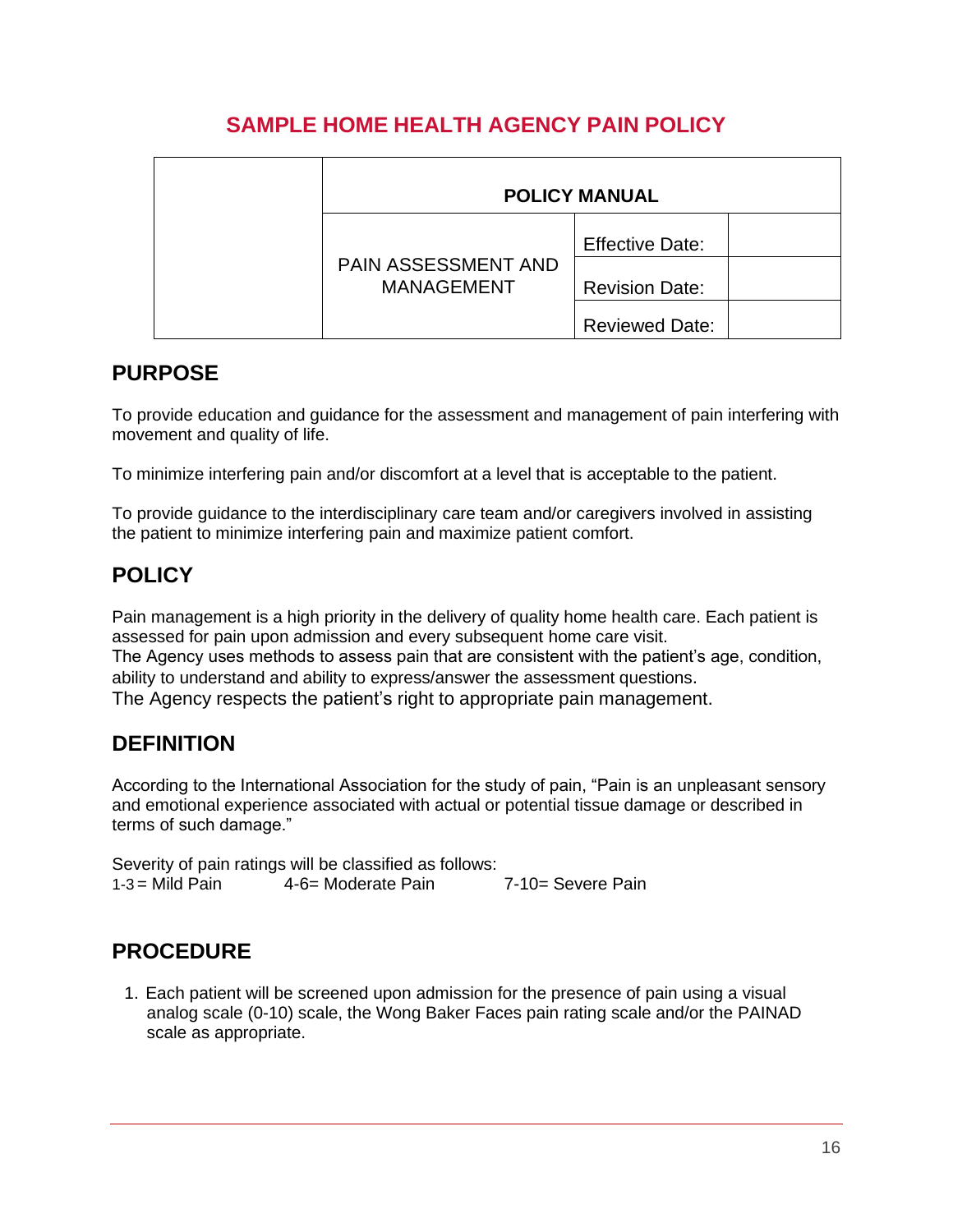- 2. Any patient reporting having pain and/or discomfort will receive a comprehensive pain assessment to include:
	- a. Identifying if there is pain interfering with activity following the OASIS C2 conventions for answering M1242. Item intent: Consider how frequently pain interferes with sleeping, recreational activities, and watching television (not just ADLs) when responding. The intensity of the pain is **not the primary focus** for this item.
	- b. Pain intensity and character including onset, location, aggravating and relieving factors, previous treatments and the effect pain has on physical and social functioning.
	- c. Psychosocial assessment including typical responses to pain, knowledge and expectations about pain management, economic effect, and changes in mood as a result of pain.
	- d. Physical exam: site of pain and referral patterns.
	- e. Medications, allergies and/or intolerance.
	- f. Non-pharmacological interventions that relieve pain such as: positioning, relaxation, music, heat, cold and touch, massage, graded exposure, guided imagery, and medication.
- 3. Ongoing Assessments by all clinicians to the home.
	- a.The Pain Intensity Scale will be used to assess the patient's pain through phone contact and/or during each subsequent visit, and with each new report of pain.
	- b.The Patient Education Guide to Pain will be left in the patient's home with instructions to be completed daily. Patient's self-report of pain interfering with activity, (sleep is considered an activity as per OASIS) will be documented in the record and reported to the interdisciplinary team, pain that is reported as 4 or greater which is not at an acceptable level will be reported to the patient's physician for collaboration on pain management program.
- 4. Treatment utilizes a variety of methods:
	- a. Following home assessment, collaboration with the Physician will occur and orders will be obtained for the treatment of pain when interfering pain and/or unacceptable pain is present.
		- 1. Pharmacological narcotic and non-narcotic medication used to relieve pain always considering past pain medication use, allergies, abuse or intolerance (See Intervention Protocols).
		- 2. Non-pharmacological i.e. heat, cold, touch, music, imagery, relaxation techniques. (See Intervention Protocols)
		- 3. Psychosocial Medical Social Work interventions
	- b. Patients will be encouraged to remain active and participate in self-care.
	- c. During acute pain, patient and caregiver will mutually agree upon activities/ exercise as tolerated. Safety is a prime concern.
	- d. A referral for pain management clinic will be discussed with the patient, family, caregiver and/or physician as appropriate.
- 5. Reportable Concerns
	- a.The clinician will report the following assessments to the attending physician: